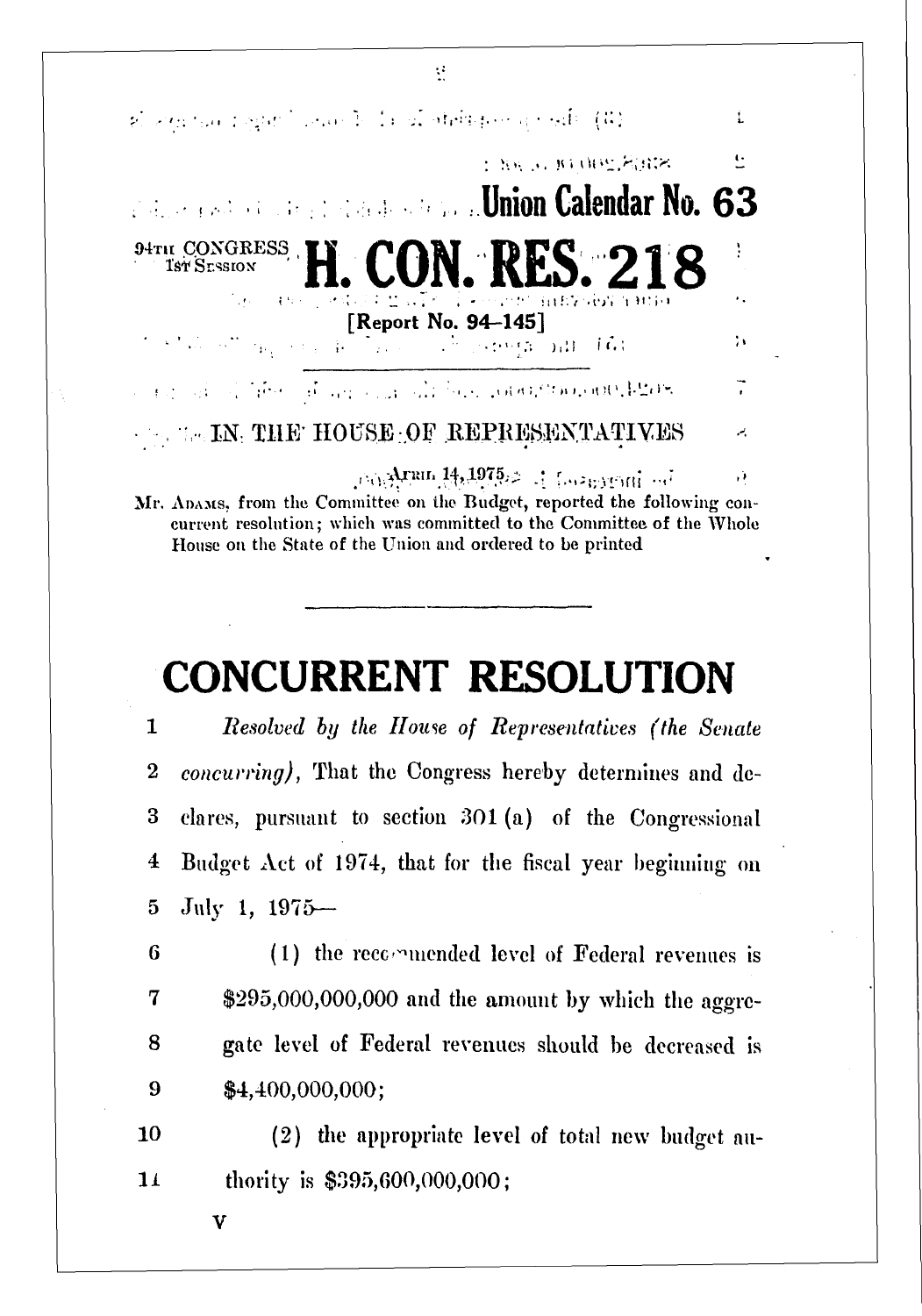1 (3) the appropriate level of total budget outlays is 2 \$368,200,000,000;

3 . *- '.* . (4) the amount of the deficit in the budget which  $4 \rightarrow \gamma$  is appropriate in the light of economic conditions and all 5 other relevant factors is \$73,200,000,000; and

 (5) the appropriate level of the public debt is \$624,000,000,000, and the amount by which the tem-8 porary statutory limit on such debt should accordingly be increased is \$93,000,000,000.

> $\label{eq:2.1} \frac{1}{\sqrt{2}}\int_{0}^{\infty}\frac{1}{\sqrt{2\pi}}\left(\frac{1}{\sqrt{2\pi}}\right)^{2\alpha} \frac{1}{\sqrt{2\pi}}\int_{0}^{\infty}\frac{1}{\sqrt{2\pi}}\left(\frac{1}{\sqrt{2\pi}}\right)^{2\alpha} \frac{1}{\sqrt{2\pi}}\frac{1}{\sqrt{2\pi}}\frac{1}{\sqrt{2\pi}}\frac{1}{\sqrt{2\pi}}\frac{1}{\sqrt{2\pi}}\frac{1}{\sqrt{2\pi}}\frac{1}{\sqrt{2\pi}}\frac{1}{\sqrt{2\pi}}\frac{1}{\sqrt$  $\frac{1}{2}$  ,  $\frac{1}{2}$  ,  $\frac{1}{2}$  ,  $\frac{1}{2}$

> > and the state of the

 $\frac{1}{\sqrt{2}}\left(\frac{1}{\sqrt{2}}\right)^{2}=\frac{1}{\sqrt{2}}\left(\frac{1}{\sqrt{2}}\right)^{2}=\frac{1}{\sqrt{2}}\left(\frac{1}{\sqrt{2}}\right)^{2}=\frac{1}{\sqrt{2}}\left(\frac{1}{\sqrt{2}}\right)^{2}=\frac{1}{\sqrt{2}}\left(\frac{1}{\sqrt{2}}\right)^{2}=\frac{1}{\sqrt{2}}\left(\frac{1}{\sqrt{2}}\right)^{2}=\frac{1}{\sqrt{2}}\left(\frac{1}{\sqrt{2}}\right)^{2}=\frac{1}{\sqrt{2}}\left(\frac{1}{\sqrt{2}}\right$ 

 $\{ \chi_k, \chi_k \}$  to be the star in the set of  $\{ \chi_k, \chi_k \}$ 

÷

 $\mathcal{F}^{\bullet}_{\mathcal{F}}$ 

 $\sim 1$ 

 $\Phi_{\rm{max}}$  and  $\Phi_{\rm{max}}$  are all the properties of the  $\sim$ 

and the complete different terms of the control of the complete of the control of the control of the control of

1990年の時間病の少し、 こうぎょう いちょうしんけい

and the property of the state of the state of the state of the state of

and the second state of the companion of the second companion of the companion of the second companion of the

such as you will be a strong

2